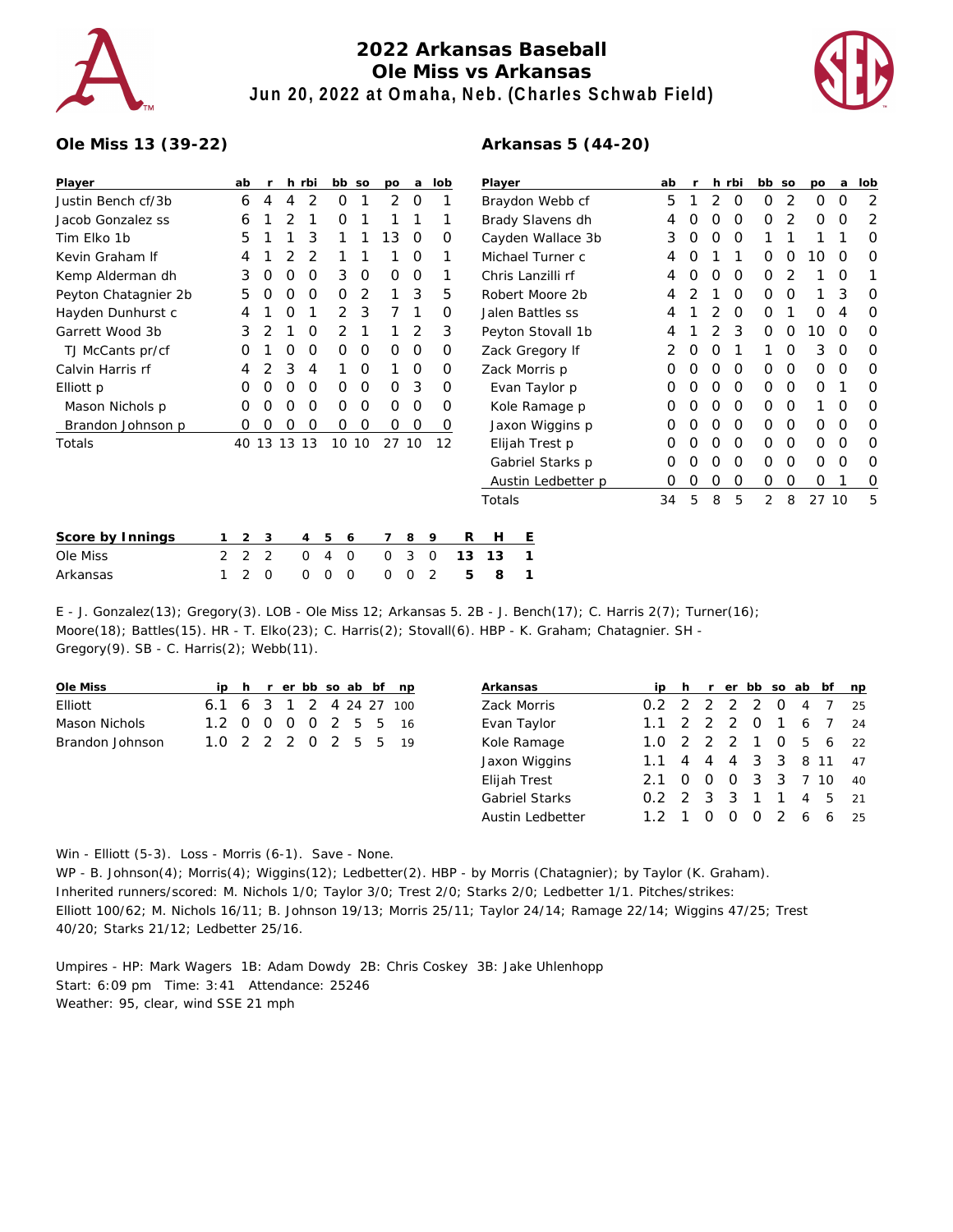

## **2022 Arkansas Baseball Ole Miss vs Arkansas Jun 20, 2022 at Omaha, Neb. (Charles Schwab Field)**



| Score by Innings |  |  |  |  | 1 2 3 4 5 6 7 8 9 R H E   |  |
|------------------|--|--|--|--|---------------------------|--|
| Ole Miss         |  |  |  |  | 2 2 2 0 4 0 0 3 0 13 13 1 |  |
| Arkansas         |  |  |  |  | 1 2 0 0 0 0 0 0 2 5 8 1   |  |

Ole Miss starters: 8/cf J. Bench; 7/ss J. Gonzalez; 25/1b T. Elko; 35/lf K. Graham; 12/dh K. Alderman; 1/2b Chatagnier; 13/c H. Dunhurst; 40/3b G. Wood; 20/rf C. Harris; 26/p Elliott; Arkansas starters: 24/cf Webb; 17/dh Slavens; 7/3b Wallace; 12/c Turner; 18/rf Lanzilli; 1/2b Moore; 2/ss Battles; 10/1b Stovall; 3/lf Gregory; 32/p Morris; Ole Miss 1st - J. Bench singled to right field (0-2 KK). J. Gonzalez grounded out to 2b (0-0); J. Bench advanced to second. T. Elko grounded out to ss (2-2 SBBS); J. Bench advanced to third. K. Graham singled to right center, RBI (0-0); J. Bench scored. K. Graham advanced to second on a wild pitch. K. Alderman walked (34 kansas 5th - Slavens grounded out to 3b (0-0). Wallace flied out to BFBBSB). Chatagnier hit by pitch (3-0 BBB); K. Alderman advanced ob (1-0 B). Turner grounded out to 1b unassisted (2-2 KFBFB). 0 second; K. Graham advanced to third. H. Dunhurst walked, RBI (3-1 runs, 0 hits, 0 errors, 0 LOB. BKBBB); Chatagnier advanced to second; K. Alderman advanced to third; K. Graham scored. Taylor to p for Morris. G. Wood grounded Ole Miss 6th - H. Dunhurst struck out swinging (1-2 BSFS). G. Wood out to ss (0-0). 2 runs, 2 hits, 0 errors, 3 LOB. Arkansas 1st - Webb singled up the middle (2-0 BB). Slavens struck runs, 0 hits, 0 errors, 1 LOB. out swinging (0-2 FFS). Wallace struck out swinging (2-2 BBFFS). Turner doubled to left field, RBI (3-1 BBKB); Webb scored. Lanzilli Arkansas 6th - Lanzilli grounded out to 2b (2-2 BFSFB). Moore lined struck out looking (1-2 KFBK). 1 run, 2 hits, 0 errors, 1 LOB. Ole Miss 2nd - C. Harris grounded out to 2b (1-0 B). J. Bench doubled down the lf line (1-0 B). J. Gonzalez struck out looking (3-2 SFFBBBK). T. Elko homered to left field, 2 RBI (2-2 KBFB); J. Benchout to 1b (0-0). K. Graham walked (3-0 BBBB). K. Alderman walked scored. K. Graham hit by pitch (0-2 KFF). K. Alderman grounded out (3-2 BBFFBB); K. Graham advanced to second. Starks to p for Trest. to p (2-0 BB). 2 runs, 2 hits, 0 errors, 1 LOB. Arkansas 2nd - Moore reached on a fielding error by ss (0-0). Battles doubled to right center (1-2 BSF); Moore advanced to third. Stovall Arkansas 7th - Stovall singled up the middle (1-1 FB). Gregory popped grounded out to 1b unassisted, RBI (2-1 BKB); Battles advanced to up to lf (1-1 BK). M. Nichols to p for Elliott. Webb struck out third; Moore scored, unearned. Gregory grounded out to p, SAC, bunt, RBI (0-1 K); Battles scored, unearned. Webb singled to left field (0-1 F). Webb stole second. Slavens popped up to 2b (3-1 SBBB). 2 runs, 2 hits, 1 error, 1 LOB. Ole Miss 3rd - Ramage to p for Taylor. Chatagnier popped up to lf (0-1 K). H. Dunhurst walked (3-2 BBKBSB). G. Wood singled to centthird. J. Bench singled to center field, 2 RBI (1-2 KBF); C. Harris field (0-0); H. Dunhurst advanced to second. C. Harris doubled downscored; T. McCants scored. Ledbetter to p for Starks. J. Bench the lf line, advanced to third on a throwing error by lf, 2 RBI (3-2 KSBBBF); G. Wood scored; H. Dunhurst scored. J. Bench linedbase (2-2 KBFB); J. Bench advanced to third. T. Elko reached on a out to p (1-2 FBS). J. Gonzalez grounded out to 2b (0-1 F). 2 runs, fielder's choice to shortstop, RBI (1-0 B); J. Gonzalez out at 2 hits, 1 error, 1 LOB. Arkansas 3rd - Wallace walked (3-2 BSSBFBFFB). Wallace out at first p to 1b, picked off. Turner grounded out to p (1-0 B). Lanzilli struck out swinging (1-2 BSFS). 0 runs, 0 hits, 0 errors, 0 LOB. Ole Miss 4th - Wiggins to p for Ramage. T. Elko struck out swinging (1-2 KBSFS). K. Graham struck out swinging (3-2 BBSBSFS). K. Alderman walked (3-2 BSBFBB). Chatagnier fouled out to 3b (0-1 S)struck out swinging (2-2 BSSBFS). H. Dunhurst struck out swinging 0 runs, 0 hits, 0 errors, 1 LOB. Arkansas 4th - Moore grounded out to 1b unassisted (3-2 FBSBBF). Arkansas 9th - B. Johnson to p for M. Nichols. Moore doubled down the Battles singled up the middle (0-0). Stovall popped up to ss down the lf line (2-2 KSBB). Gregory walked (3-2 BKBKBB); Battles advanced to second. Webb flied out to rf down the rf line (1-1 FB). 0 runs, 1 hit, 0 errors, 2 LOB. Ole Miss 5th - H. Dunhurst struck out looking (2-2 KBBSK). G. Wood walked (3-2 BKBBKB). C. Harris homered to right field, 2 RBI (2-0 BB); G. Wood scored. J. Bench singled through the left side (0-2 FS). J. Bench advanced to second on a wild pitch. J. Gonzalez singled up the middle, RBI (2-1 KBB); J. Bench scored. T. Elko walked (3-1 FBBBB); J. Gonzalez advanced to second. K. Graham singled through the right side, RBI (0-0); T. Elko advanced to second; J. Gonzalez scored. Trest to p for Wiggins. K. Alderman popped up to rf (1-1 BK). Chatagnier popped up to lf (1-1 KB). 4 runs, 4 hits, 0 errors, 2 LOB. struck out swinging (1-2 BKFS). C. Harris walked (3-2 BBSBKB). C. Harris stole second. J. Bench struck out looking (3-2 KFBBBK). 0 out to 3b (0-0). Battles grounded out to 3b (1-1 BS). 0 runs, 0 hits, 0 errors, 0 LOB. Ole Miss 7th - J. Gonzalez popped up to lf (1-1 SB). T. Elko fouled Chatagnier struck out looking (3-2 BFBBFK). 0 runs, 0 hits, 0 errors, 2 LOB. swinging (2-2 BKSBS). Slavens struck out swinging (2-2 KFBBS). 0 runs, 1 hit, 0 errors, 1 LOB. Ole Miss 8th - H. Dunhurst grounded out to ss up the middle (1-1 KB). G. Wood walked (3-1 BFBBB). T. McCants pinch ran for G. Wood. C. Harris doubled down the lf line (0-2 KK); T. McCants advanced to advanced to second on a wild pitch. J. Gonzalez singled to third second ss to 2b; J. Bench scored. K. Graham grounded out to p (1-2 BKFF). 3 runs, 3 hits, 0 errors, 1 LOB. Arkansas 8th - J. Bench to 3b. T. McCants to cf. Wallace popped up to 3b (0-0). Turner grounded out to 2b (1-2 KKB). Lanzilli grounded out to ss (0-0). 0 runs, 0 hits, 0 errors, 0 LOB. Ole Miss 9th - K. Alderman grounded out to 3b (1-0 B). Chatagnier (2-2 KBSBS). 0 runs, 0 hits, 0 errors, 0 LOB. lf line (2-2 BBKK). Moore advanced to third on a wild pitch. Battles struck out swinging, out at first c to 1b (0-2 KSFS). Stovall homered to right field, 2 RBI (3-1 BBKB); Moore scored. Gregory grounded out to 2b (0-0). Webb struck out swinging (1-2 KFBS). 2 runs, 2 hits, 0 errors, 0 LOB.